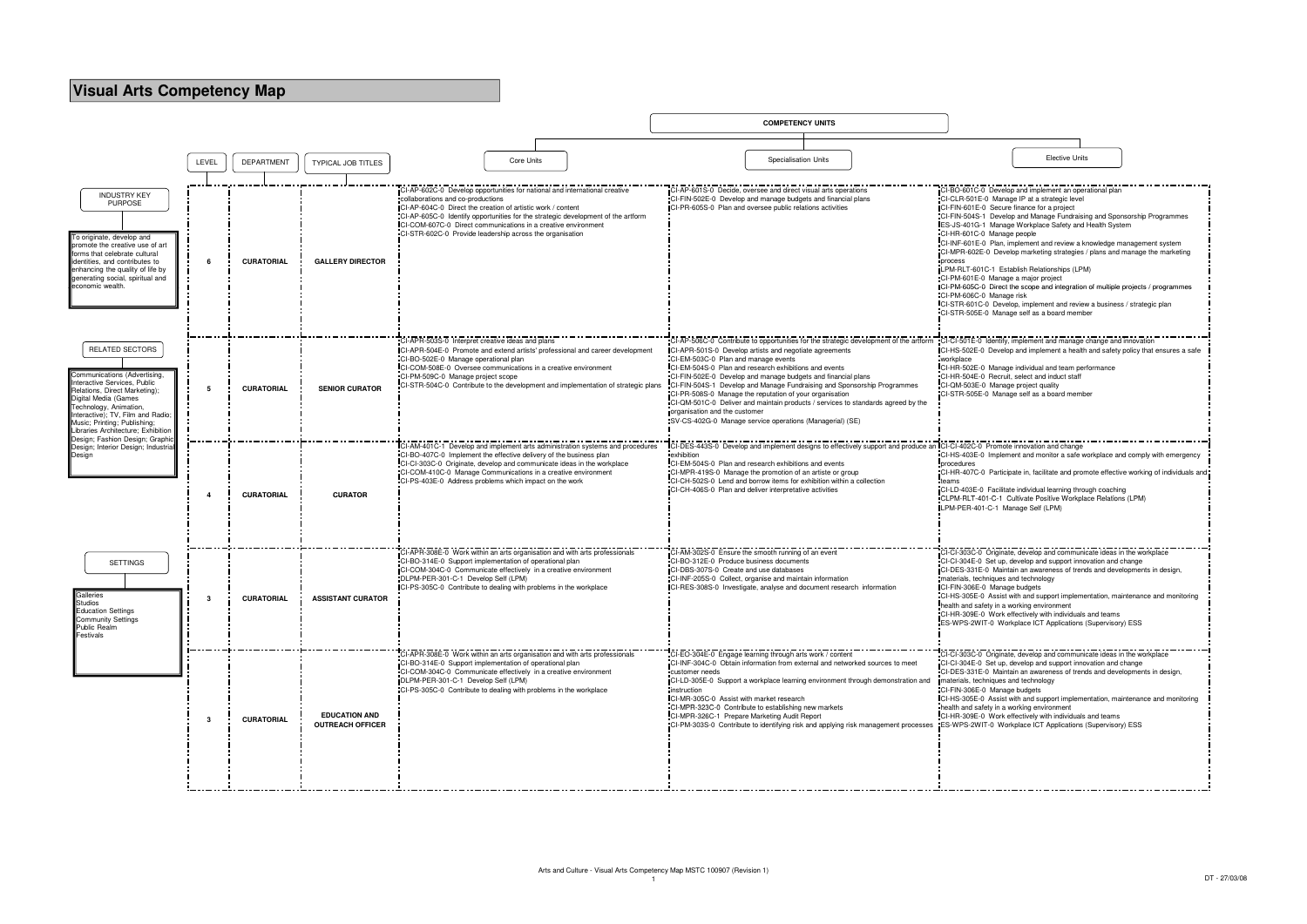|                                                                                                                                                                                                                                                                                                                                              |                |                                           |                                                                                                                                                                                                                                                                      |                                                                                                                                                                                                                                                                                                                                                                                                                                                                                                                                                                                                                                                                                                                                                                                                                                                                                                                                                                                                                                                                                  |                                           | <b>COMPETENCY UNITS</b>                                                                                                                                                                                                                                                                                  |                                                                                                                                                    |                                                                                                |                                                                                                                                                                                                                                                                                                                                                                                                                                                                                             |  |
|----------------------------------------------------------------------------------------------------------------------------------------------------------------------------------------------------------------------------------------------------------------------------------------------------------------------------------------------|----------------|-------------------------------------------|----------------------------------------------------------------------------------------------------------------------------------------------------------------------------------------------------------------------------------------------------------------------|----------------------------------------------------------------------------------------------------------------------------------------------------------------------------------------------------------------------------------------------------------------------------------------------------------------------------------------------------------------------------------------------------------------------------------------------------------------------------------------------------------------------------------------------------------------------------------------------------------------------------------------------------------------------------------------------------------------------------------------------------------------------------------------------------------------------------------------------------------------------------------------------------------------------------------------------------------------------------------------------------------------------------------------------------------------------------------|-------------------------------------------|----------------------------------------------------------------------------------------------------------------------------------------------------------------------------------------------------------------------------------------------------------------------------------------------------------|----------------------------------------------------------------------------------------------------------------------------------------------------|------------------------------------------------------------------------------------------------|---------------------------------------------------------------------------------------------------------------------------------------------------------------------------------------------------------------------------------------------------------------------------------------------------------------------------------------------------------------------------------------------------------------------------------------------------------------------------------------------|--|
|                                                                                                                                                                                                                                                                                                                                              |                |                                           |                                                                                                                                                                                                                                                                      |                                                                                                                                                                                                                                                                                                                                                                                                                                                                                                                                                                                                                                                                                                                                                                                                                                                                                                                                                                                                                                                                                  |                                           |                                                                                                                                                                                                                                                                                                          |                                                                                                                                                    |                                                                                                |                                                                                                                                                                                                                                                                                                                                                                                                                                                                                             |  |
|                                                                                                                                                                                                                                                                                                                                              | LEVEL          | <b>DEPARTMENT</b>                         | <b>TYPICAL JOB TITLES</b>                                                                                                                                                                                                                                            | Core Units                                                                                                                                                                                                                                                                                                                                                                                                                                                                                                                                                                                                                                                                                                                                                                                                                                                                                                                                                                                                                                                                       |                                           | <b>Specialisation Units</b>                                                                                                                                                                                                                                                                              |                                                                                                                                                    |                                                                                                | <b>Elective Units</b>                                                                                                                                                                                                                                                                                                                                                                                                                                                                       |  |
|                                                                                                                                                                                                                                                                                                                                              |                |                                           |                                                                                                                                                                                                                                                                      |                                                                                                                                                                                                                                                                                                                                                                                                                                                                                                                                                                                                                                                                                                                                                                                                                                                                                                                                                                                                                                                                                  |                                           |                                                                                                                                                                                                                                                                                                          |                                                                                                                                                    |                                                                                                |                                                                                                                                                                                                                                                                                                                                                                                                                                                                                             |  |
| <b>COMPETENCY</b><br><b>CATEGORIES</b><br>Artistic Policy (AP)<br>Arts Management (AM)<br>Arts Practice (APR)<br>Business Management (BM)<br>Business Operations (BO)<br>Change and Innovation (CI)<br>Communication (COM)<br>Contract Management (CM)<br>Copyright, Licensing and IPR<br>(CLR)<br>Cultural Heritage (CH)<br>Databases (DBS) | $\overline{2}$ | <b>CURATORIAL</b>                         | <b>CURATORIAL ASSISTANT</b>                                                                                                                                                                                                                                          | <b>ICI-AM-205C-0</b> Assist with working in an arts organisation and with arts professionals ICI-AM-210S-0 Provide general assistance to visitors that enhances the experience<br>CI-HR-210C-0 Work effectively with others<br>CI-LD-206E-0 Improve individual and organisational performance and learning<br>ES-LPD-101 Personal Effectiveness (Operations) ESS                                                                                                                                                                                                                                                                                                                                                                                                                                                                                                                                                                                                                                                                                                                 | CI-RES-207S-0 Provide research assistance | CI-INF-205S-0 Collect, organise and maintain information<br>CI-MPR-229C-1 Compile Information for the Production of Marketing Collaterals                                                                                                                                                                |                                                                                                                                                    | CI-AM-207E-0 Manage volunteers<br>CI-DBS-213E-0 Maintain and use databases                     | CI-HS-206E-0 Respond to emergencies and security breaches<br>ES-WPS-1WIT-0 Workplace ICT Applications (Operations) ESS<br><b>ES-LPD-101</b> Initiative and Enterprise (Operations) ESS<br>CI-QM-208E-0 Contribute to workplace improvements                                                                                                                                                                                                                                                 |  |
| Design (DES)<br>Education and Outreach (EO)<br>Engineering (ENG)<br>Events Management (EM)<br>Finance (FIN)<br>Governance (GOV)<br>Health and Safety (HS)<br>Human Resources (HR)<br>Information Management (INF)<br>IT (IT)<br>Learning and Development (LD)<br>Managing Artist (MA)<br>Marketing and Promotion (MPR)                       | $\overline{2}$ | <b>CURATORIAL</b>                         | <b>GALLERY TECHNICIAN</b>                                                                                                                                                                                                                                            | -AM-205C-0 Assist with working in an arts organisation and with arts professionals<br>CI-HR-210C-0 Work effectively with others<br>CI-LD-206E-0 Improve individual and organisational performance and learning<br>ES-LPD-101 Personal Effectiveness (Operations) ESS                                                                                                                                                                                                                                                                                                                                                                                                                                                                                                                                                                                                                                                                                                                                                                                                             | pobjects<br>and items<br>methods          | CI-AM-204S-0 Assist with transfer, transportation and storage of objects<br>CI-AM-211S-0 Provide technical support for the accommodation and protection of<br>CI-ENG-208S-0 Connect wiring systems and equipment using safe and approved<br>CI-ENG-209S-0 Diagnose faults of products to component level | CI-DES-244S-0 Assist in the installing, dismantling, set up and displaying of exhibition ES-WPS-1WIT-0 Workplace ICT Applications (Operations) ESS | I-AM-207E-0 Manage volunteers<br>CI-DBS-213E-0 Maintain and use databases                      | CI-HS-206E-0 Respond to emergencies and security breaches<br><b>ES-LPD-101</b> Initiative and Enterprise (Operations) ESS<br>CI-QM-208E-0 Contribute to workplace improvements                                                                                                                                                                                                                                                                                                              |  |
| Market Research (MR)<br>Networks (NET)<br>Personal Development (PD)<br>Planning (PLA)<br>PR (PR)<br>Problem Solving (PS)<br>Project Management (PM)<br>Quality Management (QM)<br>Recruitment and Selection (RS)<br>Research (RES)<br>Sales (SA)<br>Service Excellence (SE)<br>Strategy (STR)<br>Visual Arts (VA)                            | - 5            | <b>INDEPENDENT</b><br><b>PRACTITIONER</b> | <b>CREATIVE</b><br><b>PRACTICE(ARTIST; ARTS</b><br><b>EDUCATOR; CERAMICIST;</b><br><b>TION ARTIST; JEWELLERY</b><br><b>DESIGNER; MULTIMEDIA</b><br><b>ARTIST; PAINTER;</b><br><b>PHOTOGRAPHER:</b><br><b>PRINTMAKER; SCULPTOR;</b><br><b>TEXTILE ARTIST)</b>         | CI-AP-506C-0 Contribute to opportunities for the strategic development of the artform<br>ICI-APR-502C-0 Develop technical and conceptual skills required to work as a<br>practising artist<br>CI-FIN-502E-0 Develop and manage budgets and financial plans<br>-CI-FIN-503C-0 Formulate, develop and manage a financial system suitable for the<br>scale of operation<br>CRAFTSPERSON;INSTALLA CI-FIN-504S-1 Develop and Manage Fundraising and Sponsorship Programmes<br>CI-MPR-515S-0 Promote products and services to international markets<br>LPM-PER-501C-1 Develop Personal Effectiveness (LPM)                                                                                                                                                                                                                                                                                                                                                                                                                                                                             |                                           |                                                                                                                                                                                                                                                                                                          |                                                                                                                                                    | workplace                                                                                      | CI-COM-502S-0 Present effectively to engage and manage your audience<br>CI-COM-508E-0 Oversee communications in a creative environment<br>CI-CM-502C-0 Address legal and administrative requirements<br>CI-EO-501E-0 Create, develop and manage learning through arts work / content<br>CI-HS-502E-0 Develop and implement a health and safety policy that ensures a safe<br>FLPM-RLT-501-C-1 Foster Business Relationships (LPM)<br>CI-PS-502E-0 Resolve problems which impact on the work |  |
|                                                                                                                                                                                                                                                                                                                                              | $\overline{4}$ | <b>INDEPENDENT</b><br><b>PRACTITIONER</b> | <b>CREATIVE PRATICE</b><br><b>CERAMICIST:</b><br><b>CRAFTSPERSON:</b><br><b>INSTALLATION ARTIST:</b><br><b>JEWELLERY DESIGNER:</b><br><b>MULTIMEDIA ARTIST:</b><br><b>PAINTER:</b><br><b>PHOTOGRAPHER;</b><br><b>PRINTMAKER; SCULPTOR;</b><br><b>TEXTILE ARTIST)</b> | CI-APR-405C-0 Maintain and apply technical and conceptual skills required to work as<br>a practising artist<br>CI-APR-406C-0 Maintain self or group in business<br>CI-BO-407C-0 Implement the effective delivery of the business plan<br>CI-BM-401C-0 Establish and maintain work and contractual relationship<br>(ARTIST; ARTS EDUCATOR; CI-HR-405C-0 Career planning and career development<br>CI-HR-407C-0 Participate in, facilitate and promote effective working of individuals<br>and teams<br>CI-PLA-401C-0 Identify risk and apply risk management processes<br>ICI-QM-405E-0 Monitor compliance with legal, regulatory, social, environmental and<br>ethical responsibilities<br>CI-MA-401C-0 Develop Creative Entrepreneurship<br>IT-MNG-0390-0 Prepare a proposal (NICF)<br>CI-PM-414C-0 Plan and monitor projects to deliver strategic objectives<br>CI-FIN-412C-0 Manage Business Accounts / Finance<br>CI-MPR-431C-0 Develop and manage business development strategies to enlarge<br>clientele<br>CI-MPR-432C-0 Promote and publicise creative work and services |                                           |                                                                                                                                                                                                                                                                                                          |                                                                                                                                                    | procedures<br>CI-MPR-422E-0 Promote products and services<br>LPM-PER-401-C-1 Manage Self (LPM) | CI-COM-410C-0 Manage Communications in a creative environme<br>CI-EO-402S-0 Develop and implement community engagement strategies<br>CI-EO-403E-0 Facilitate learning through arts work / content<br>CI-HS-403E-0 Implement and monitor a safe workplace and comply with emergency<br>CLPM-RLT-401-C-1 Cultivate Positive Workplace Relations (LPM)<br>CI-PS-403E-0 Address problems which impact on the work                                                                               |  |

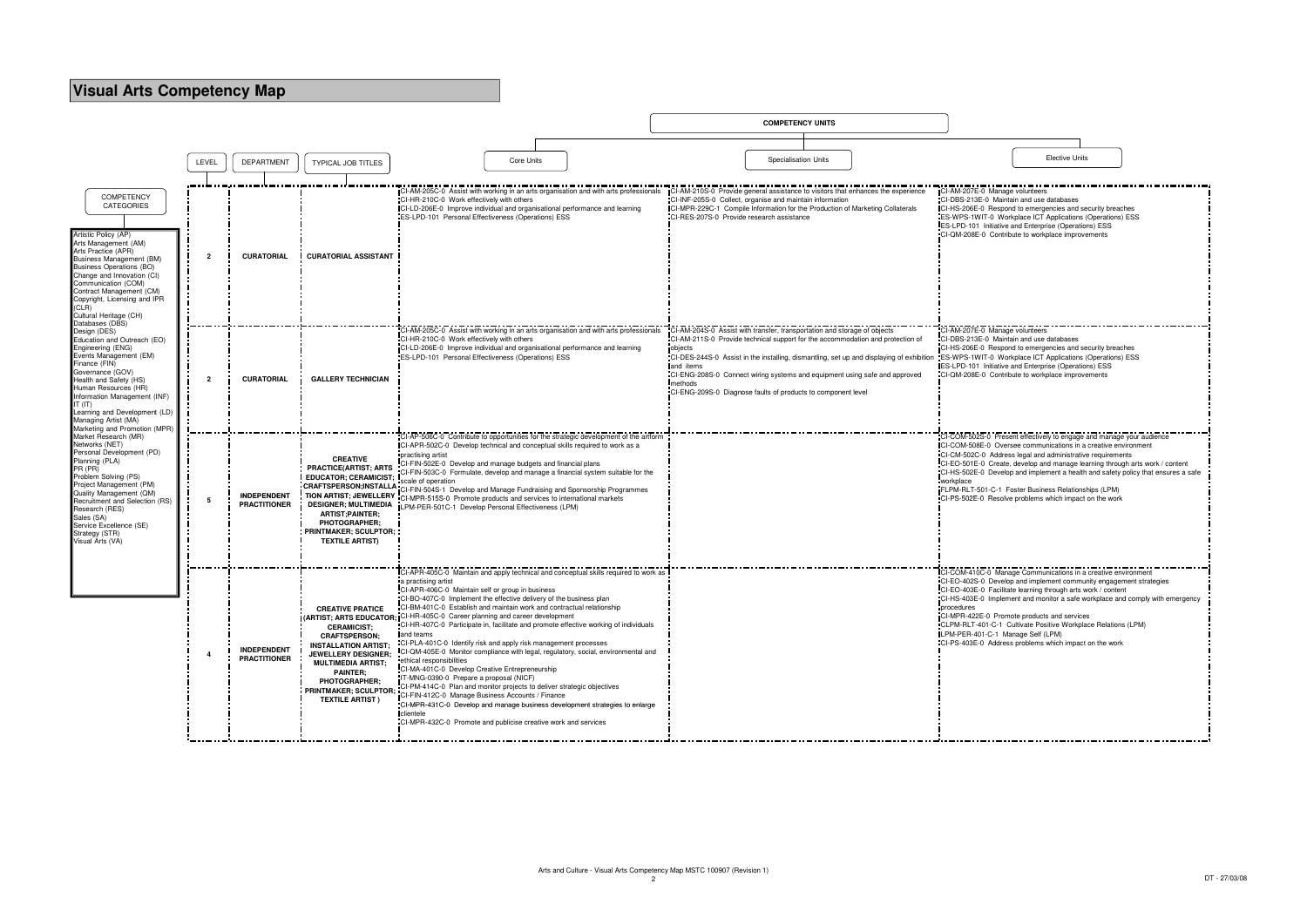|       |                                           |                                                                                                                                                                                                                                                                                                                                             |                                                                                                                                                                                                                                                                                                                                                                                                                                                                                                                                                              |            |                                                                                                                                                                                                                                                  |                                                                                                                                                                                                                                                                                                                                | <b>COMPETENCY UNITS</b>     |                                                                                     |                                                                                                                                                                                                                                        |                                                                                                                                                                                                                                                                                                                                                                                                                                                                                                                                                                                    |                                                                                   |
|-------|-------------------------------------------|---------------------------------------------------------------------------------------------------------------------------------------------------------------------------------------------------------------------------------------------------------------------------------------------------------------------------------------------|--------------------------------------------------------------------------------------------------------------------------------------------------------------------------------------------------------------------------------------------------------------------------------------------------------------------------------------------------------------------------------------------------------------------------------------------------------------------------------------------------------------------------------------------------------------|------------|--------------------------------------------------------------------------------------------------------------------------------------------------------------------------------------------------------------------------------------------------|--------------------------------------------------------------------------------------------------------------------------------------------------------------------------------------------------------------------------------------------------------------------------------------------------------------------------------|-----------------------------|-------------------------------------------------------------------------------------|----------------------------------------------------------------------------------------------------------------------------------------------------------------------------------------------------------------------------------------|------------------------------------------------------------------------------------------------------------------------------------------------------------------------------------------------------------------------------------------------------------------------------------------------------------------------------------------------------------------------------------------------------------------------------------------------------------------------------------------------------------------------------------------------------------------------------------|-----------------------------------------------------------------------------------|
|       |                                           |                                                                                                                                                                                                                                                                                                                                             |                                                                                                                                                                                                                                                                                                                                                                                                                                                                                                                                                              |            |                                                                                                                                                                                                                                                  |                                                                                                                                                                                                                                                                                                                                |                             |                                                                                     |                                                                                                                                                                                                                                        |                                                                                                                                                                                                                                                                                                                                                                                                                                                                                                                                                                                    |                                                                                   |
| LEVEL | <b>DEPARTMENT</b>                         | <b>TYPICAL JOB TITLES</b>                                                                                                                                                                                                                                                                                                                   |                                                                                                                                                                                                                                                                                                                                                                                                                                                                                                                                                              | Core Units |                                                                                                                                                                                                                                                  |                                                                                                                                                                                                                                                                                                                                | <b>Specialisation Units</b> |                                                                                     |                                                                                                                                                                                                                                        | <b>Elective Units</b>                                                                                                                                                                                                                                                                                                                                                                                                                                                                                                                                                              |                                                                                   |
|       |                                           |                                                                                                                                                                                                                                                                                                                                             |                                                                                                                                                                                                                                                                                                                                                                                                                                                                                                                                                              |            |                                                                                                                                                                                                                                                  |                                                                                                                                                                                                                                                                                                                                |                             |                                                                                     |                                                                                                                                                                                                                                        |                                                                                                                                                                                                                                                                                                                                                                                                                                                                                                                                                                                    |                                                                                   |
|       | <b>INDEPENDENT</b><br><b>PRACTITIONER</b> | <b>CREATIVE</b><br><b>PRACTICE(ARTIST; ARTS</b><br><b>EDUCATOR; CERAMICIST;</b><br><b>CRAFTSPERSON:</b><br><b>INSTALLATION ARTIST;</b><br><b>JEWELLERY DESIGNER:</b><br>MULTIMEDIA<br><b>ARTIST:PAINTER:</b><br><b>PHOTOGRAPHER:</b><br>PRINTMAKER; SCULPTOR; laws to protect and make the most of creative works<br><b>TEXTILE ARTIST)</b> | practice<br>CI-COM-304C-0 Communicate effectively in a creative environment<br>CI-LD-304E-0 Organise personal work priorities and contribute to personal<br>development<br>CI-MPR-328C-1 Plan promotional activities to present own artistic work<br>LPM-RLT-301-C-1 Build Trust (LPM)<br>CI-PD-301C-0 Develop self as artist<br>CI-PD-302E-0 Manage and market yourself as a freelancer to maximise work<br>opportunities<br>CS-GV-301C-1 Apply a legal and ethical framework (CSS)<br>ES-WPS-2CRM-0 Promote effective communication at the workplace (ESS) |            | CI-APR-307C-0 Research and critically analyse history and theory to inform artistic<br>ICI-CLR-303C-1 Apply the basic principles of copyright, design, trademark and patent                                                                      |                                                                                                                                                                                                                                                                                                                                |                             |                                                                                     | CI-COM-306E-0 Make presentations<br>created<br>DLPM-PER-301-C-1 Develop Self (LPM)                                                                                                                                                     | CI-CLR-302E-1 Administer and manage the use of licensed copyright materials<br>CI-EO-304E-0 Engage learning through arts work / content<br>CI-HS-305E-0 Assist with and support implementation, maintenance and<br>monitoring health and safety in a working environment<br>CI-PS-305C-0 Contribute to dealing with problems in the workplace<br>CI-RES-309E-0 Research business opportunities<br>HR-RS-301-E-Z Implement recruitment and selection methods (HR)                                                                                                                   |                                                                                   |
|       | <b>MANAGEMENT</b>                         | <b>CHIEF EXECUTIVE/</b><br><b>DIRECTOR</b>                                                                                                                                                                                                                                                                                                  | CI-AP-602C-0 Develop opportunities for national and international creative<br>collaborations and co-productions<br>CI-BO-601C-0 Develop and implement an operational plan<br>CI-COM-607C-0 Direct communications in a creative environment<br>CI-HR-601C-0 Manage people<br>CI-STR-601C-0 Develop, implement and review a business / strategic plan<br>CI-STR-602C-0 Provide leadership across the organisation                                                                                                                                              |            | CI-AP-605C-0 Identify opportunities for the strategic development of the artform                                                                                                                                                                 | CI-FIN-504S-1 Develop and Manage Fundraising and Sponsorship Programmes<br>CI-PR-605S-0 Plan and oversee public relations activities<br>CI-STR-505E-0 Manage self as a board member                                                                                                                                            |                             |                                                                                     | CI-FIN-601E-0 Secure finance for a project<br>process<br>CI-PM-601E-0 Manage a major project<br>CI-PM-606C-0 Manage risk                                                                                                               | CI-CLR-501E-0 Manage IP at a strategic level<br>ES-JS-401G-1 Manage Workplace Safety and Health System<br>CI-INF-601E-0 Plan, implement and review a knowledge management system<br>CI-MPR-602E-0 Develop marketing strategies / plans and manage the marketing<br>LPM-RLT-601-C-1 Establish Relationships (LPM)<br>CI-PM-605C-0 Direct the scope and integration of multiple projects / programmes                                                                                                                                                                                |                                                                                   |
|       | <b>MANAGEMENT</b>                         | FINANCE DIRECTOR (FROM CI-PM-509C-0 Manage project scope<br><b>PERFORMING ARTS)</b>                                                                                                                                                                                                                                                         | CI-BO-502E-0 Manage operational plan<br>CI-FIN-502E-0 Develop and manage budgets and financial plans<br>CI-PS-502E-0 Resolve problems which impact on the work                                                                                                                                                                                                                                                                                                                                                                                               |            | CI-AP-506C-0 Contribute to opportunities for the strategic development of the artform ICI-CM-502C-0 Address legal and administrative requirements<br>CI-STR-504C-0 Contribute to the development and implementation of strategic plans           | CI-CM-504E-0 Establish and manage contracts<br>scale of operation                                                                                                                                                                                                                                                              |                             | "CI-FIN-503C-0 Formulate, develop and manage a financial system suitable for the    | workplace<br>CI-HR-504E-0 Recruit, select and induct staff                                                                                                                                                                             | CI-APR-504E-0 Promote and extend artists' professional and career development<br>CI-CI-501E-0 Identify, implement and manage change and innovation<br>CI-COM-501C-0 Manage project communications<br>CI-HR-502E-0 Manage individual and team performance<br>FLPM-RLT-501-C-1 Foster Business Relationships (LPM)<br>LPM-PER-501-C-1 Develop Personal Effectiveness (LPM)                                                                                                                                                                                                           | CI-HS-502E-0 Develop and implement a health and safety policy that ensures a safe |
|       | <b>MANAGEMENT</b>                         | <b>PUBLICITY AND</b><br><b>MARKETING DIRECTOR</b>                                                                                                                                                                                                                                                                                           | CI-MR-502C-0 Plan and undertake market research to evaluate marketing<br>opportunities<br>CI-MPR-510C-1 Develop a Marketing Communications Plan<br>CI-MPR-511C-0 Establish and adjust the marketing mix                                                                                                                                                                                                                                                                                                                                                      |            | CI-MPR-509C-0 Coordinate the production of brochures and marketing materials<br>CI-MPR-517C-0 Review market performance and implement a marketing solution<br>ICI-STR-504C-0 Contribute to the development and implementation of strategic plans | CI-APR-503S-0 Interpret creative ideas and plans<br>CI-APR-504E-0 Promote and extend artists' professional and career development<br>CI-MPR-515S-0 Promote products and services to international markets<br>CI-PR-506S-1 Establish and Develop Media Relationships<br>CI-PR-508S-0 Manage the reputation of your organisation |                             |                                                                                     | CI-BO-502E-0 Manage operational plan<br><b>I</b> created<br>workplace<br>CI-HR-504E-0 Recruit, select and induct staff<br>CI-PM-509C-0 Manage project scope<br>CI-PM-510E-0 Manage project time<br>CI-QM-503E-0 Manage project quality | CI-CI-501E-0 Identify, implement and manage change and innovation<br>CI-COM-501C-0 Manage project communications<br>CI-COM-508E-0 Oversee communications in a creative environment<br>CI-CM-504E-0 Establish and manage contracts<br>CI-CLR-302E-1 Administer and manage the use of licensed copyright materials<br>CI-FIN-502E-0 Develop and manage budgets and financial plans<br>CI-HR-502E-0 Manage individual and team performance<br>FLPM-RLT-501-C-1 Foster Business Relationships (LPM)<br>CI-QM-502E-0 Develop workplace learning that facilitates continuous improvement | CI-HS-502E-0 Develop and implement a health and safety policy that ensures a safe |
|       | <b>MANAGEMENT</b>                         | <b>FINANCE MANAGER (FROM</b><br><b>PERFORMING ARTS)</b>                                                                                                                                                                                                                                                                                     | CI-CI-402C-0 Promote innovation and change<br>CI-COM-403C-0 Apply communications management techniques<br>teams<br>ES-WPS-2WIT-0 Workplace ICT Applications (Supervisory) ESS                                                                                                                                                                                                                                                                                                                                                                                |            | CI-AM-401C-1 Develop and implement arts administration systems and procedures<br>CI-HR-407C-0 Participate in, facilitate and promote effective working of individuals and                                                                        | CI-BM-401C-0 Establish and maintain work and contractual relationship<br>CI-FIN-405E-0 Prepare financial reports                                                                                                                                                                                                               |                             | "CI-PS-404S-0 Research and analyse information to make effective critical decisions | CI-CM-406E-0 Negotiate contracts<br>procedures<br>ethical responsibilities                                                                                                                                                             | CI-LD-402E-0 Design learning and development programmes<br>CI-LD-403E-0 Facilitate individual learning through coaching<br>CLPM-RLT-401-C-1 Cultivate Positive Workplace Relations (LPM)<br>CI-PS-403E-0 Address problems which impact on the work<br>CI-QM-405E-0 Monitor compliance with legal, regulatory, social, environmental and                                                                                                                                                                                                                                            | ICI-HS-403E-0 Implement and monitor a safe workplace and comply with emergency    |